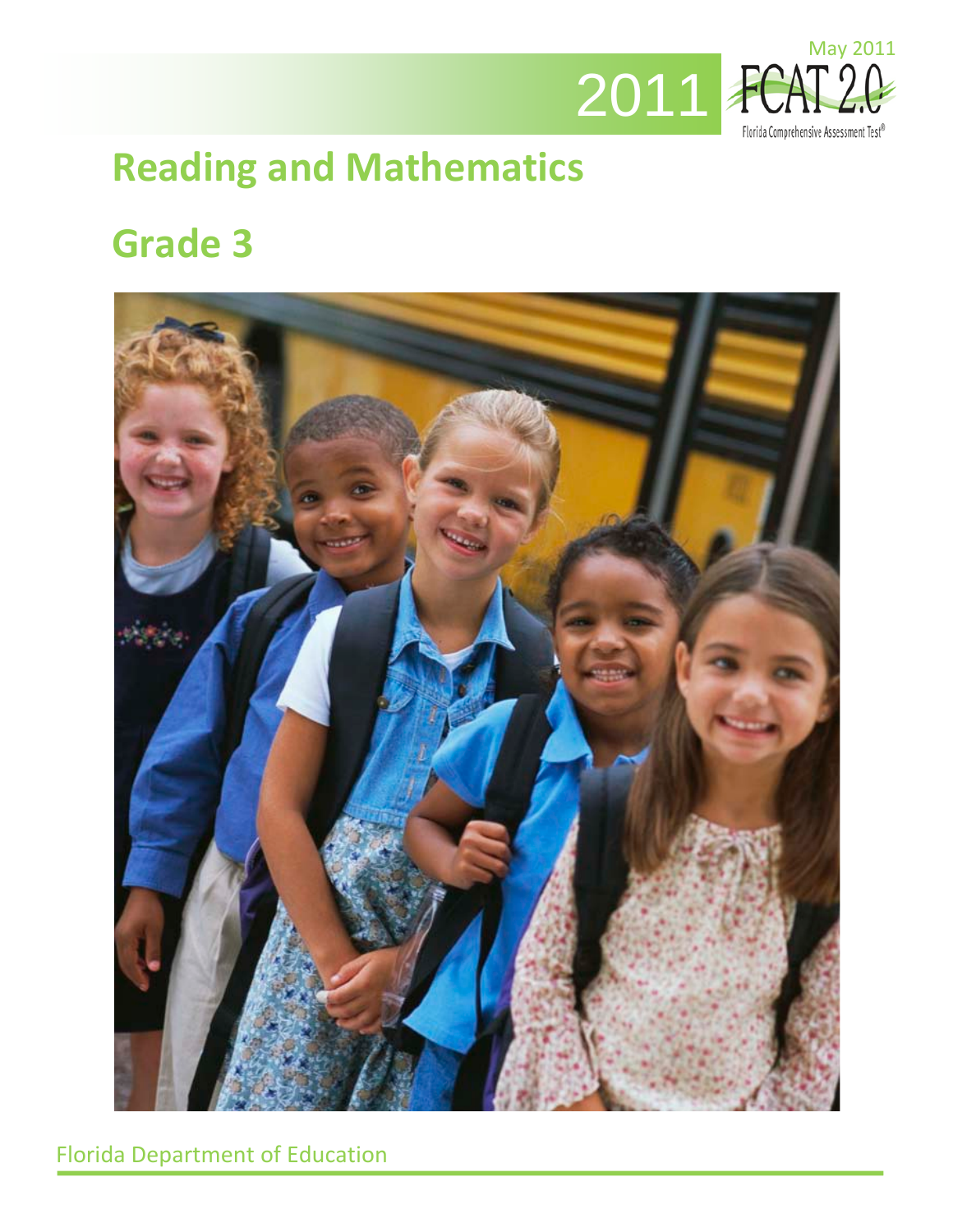# **FCAT and FCAT 2.0 Reading and Mathematics Grade 3**

Florida is transitioning from the FCAT to the FCAT 2.0 to align with new student academic content standards. The FCAT 2.0 measures student achievement of the *Next Generation Sunshine State Standards*, which were adopted by the State Board of Education in 2007; whereas, the FCAT assesses the *Sunshine State Standards*, which were adopted in 1996. As FCAT 2.0 assessments are phased in, they will replace existing FCAT assessments. The transition to FCAT 2.0 begins this year with the Reading and Mathematics assessments and will be complete when the FCAT 2.0 Science assessments are administered in 2012.

Student results for the 2011 FCAT 2.0 assessments are reported on the existing FCAT scale as FCAT Equivalent Scores because the new scale and Achievement Levels will not be available this year. FCAT Equivalent Scores enable consistent student expectations to be maintained during this transition year. FCAT Equivalent Scores are used to determine student progress from grade to grade in the same way FCAT Scale Scores and Developmental Scale Scores (DSS) were used in prior years. The new FCAT 2.0 score scale and Achievement Levels will be available beginning in 2012.

Student performance on the 2011 FCAT 2.0 is linked to the existing FCAT score scale through the equipercentile linking method. By this method, 2011 FCAT 2.0 scores were linked to 2010 FCAT scores at the same percentile rank. This linking method allows the 2011 FCAT 2.0 scores to be reported as FCAT Equivalent Scale Scores, which range from 100-500, and FCAT Equivalent Developmental Scale Scores, which range from 86-3008 across grades 3- 10 for Reading and 3-8 for Mathematics and show a student's annual progress from grade to grade.

Because the FCAT 2.0 and FCAT assess different content standards and contain different test designs, caution must be used when interpreting the trend data provided in this media packet. For this reason, the transition from the FCAT to the FCAT 2.0 is indicated in each line graph with a dashed line (- - -) connecting prior years' FCAT results to the FCAT equivalent results for the FCAT 2.0 and there is a space between prior years' results and results for 2011 in the bar graphs.

For more information about the FCAT 2.0, please visit our website a[t http://fcat.fldoe.org/fcat2/.](http://fcat.fldoe.org/fcat2/)

The percentages in this document for prior years may reflect minor differences from percentages published in last year's press packet and on the Department's FCAT Demographics website. This is because of routine updates made to student demographic data subsequent to prior publications.



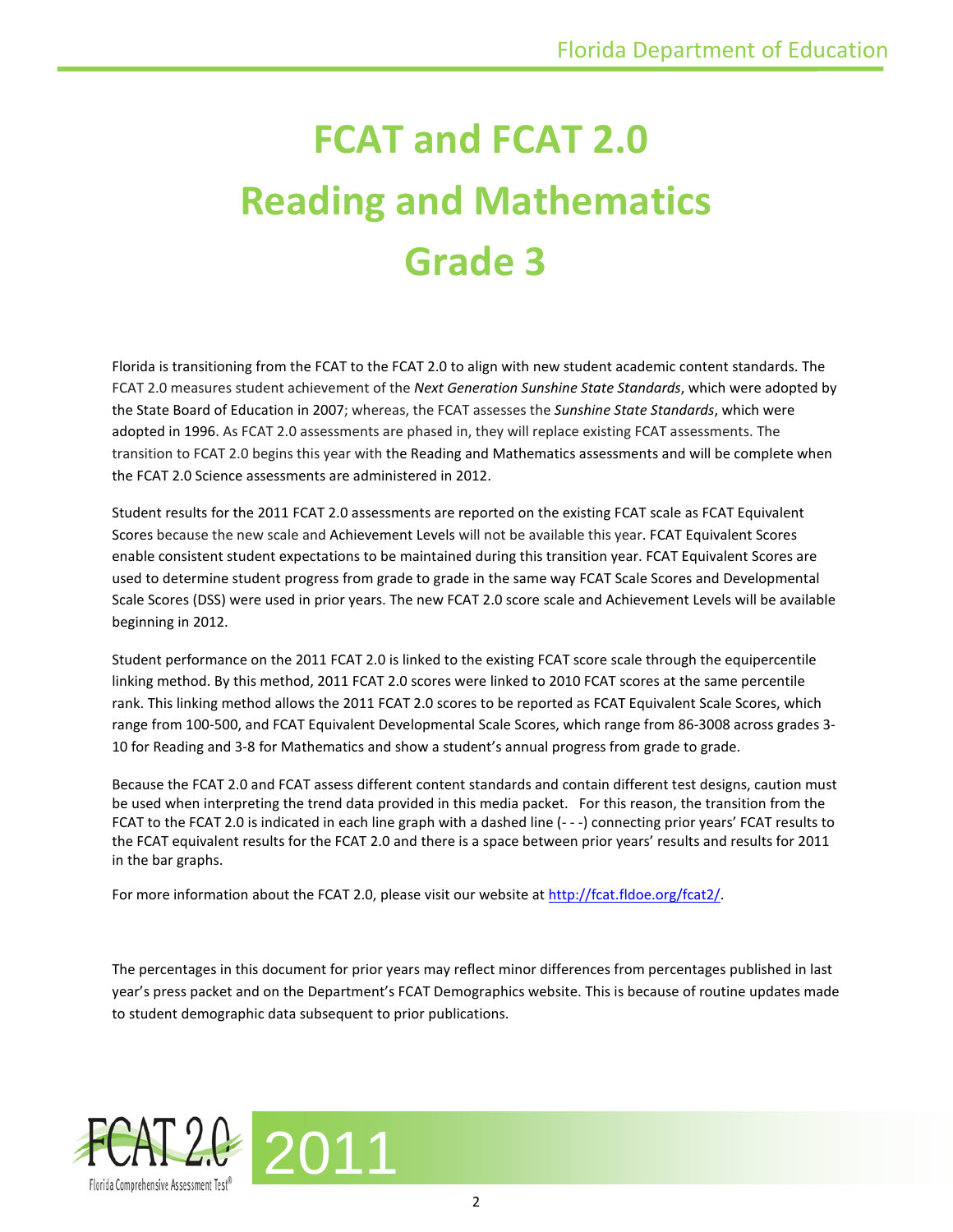

**FCAT Reading (2001-2010) and FCAT 2.0 Reading (2011) By Achievement Level** 

**Grade 3**

The dashed line (- - -) indicates the transition from the FCAT to FCAT 2.0. The equipercentile linking method used this year holds constant the results at the state level. Therefore, the percent at each Achievement Level is the same, with some small differences due to rounding. This can be seen in the above line graph. Even though the FCAT Equivalent Scores for the FCAT 2.0 have a *similar* meaning to the FCAT scores, they do not have the *same* meaning. For this reason, comparisons between FCAT 2.0 results and prior years' FCAT results should be made with caution. In 2011, 72 percent of students in grade 3 were performing at or above Achievement Level 3 (on grade level and above) on FCAT 2.0. Reading. In 2010, 72 percent of students in grade 3 were performing at or above Achievement Level 3 (on grade level and above) on FCAT Reading. This represented an increase from 57 percent in 2001, 60 percent in 2002, 63 percent in 2003, 66 percent in 2004, 67 percent in 2005, a decrease from 75 percent in 2006, increase from 69 percent in 2007, is equal to 72 percent in 2008, increase from 71 percent in 2009, for a total increase of 15 percentage points between 2001 and 2010. In 2011, 16 percent of students in grade 3 were performing at Achievement Level 1 on FCAT 2.0 Reading. In 2010, 16 percent of students in grade 3 were performing at Achievement Level 1 on FCAT Reading. This represented a decrease from 29 percent in 2001, 27 percent in 2002, 23 percent in 2003, 22 percent in 2004, 20 percent in 2005, an increase from 14 percent in 2006, a decrease from 19 percent in 2007, is equal to 16 percent in 2008, and a decrease from 17 percent in 2009 for a total decrease of 13 percentage points between 2001 and 2010.

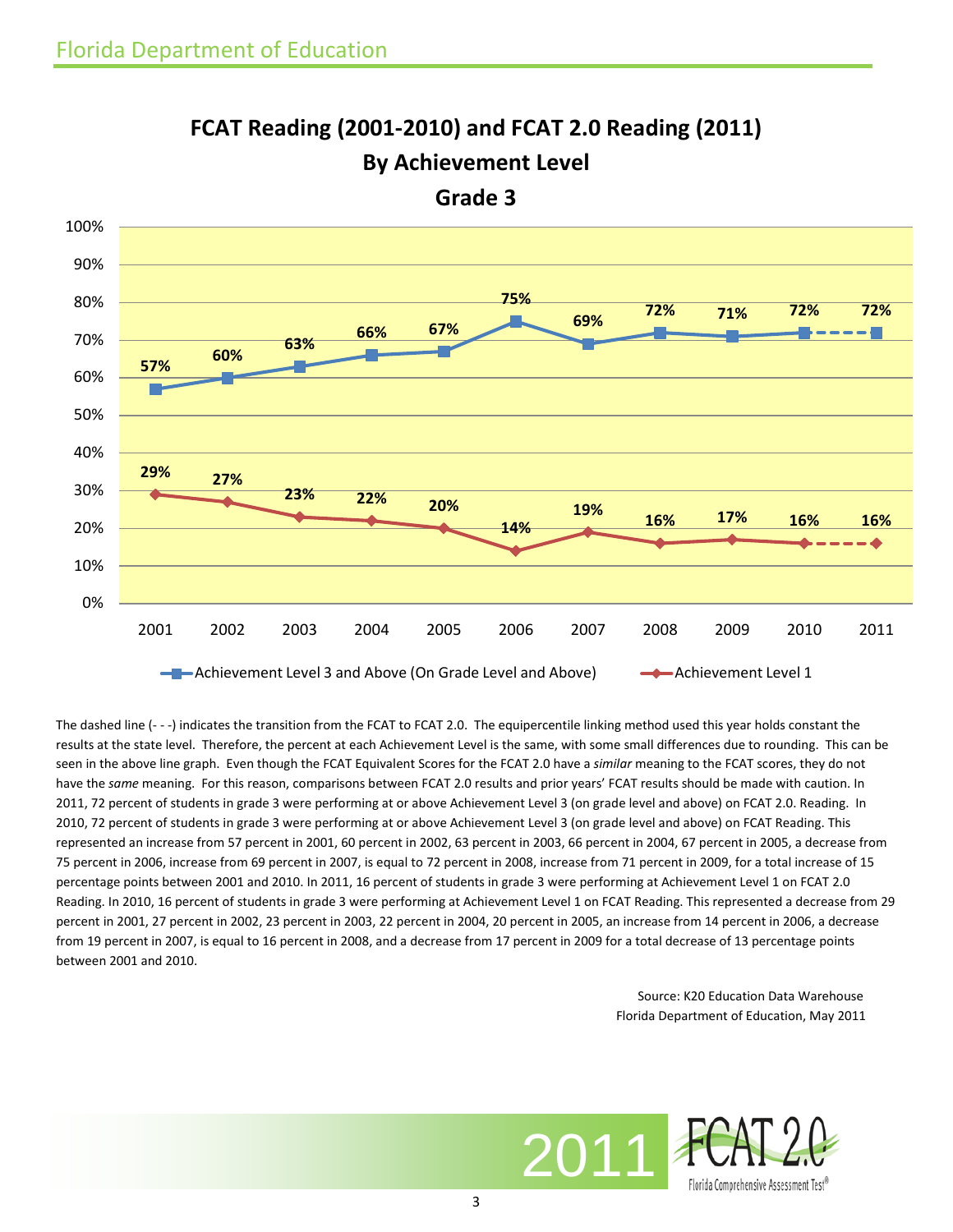### **FCAT Reading (2001-2010) and FCAT 2.0 Reading (2011) Achievement Level 3 and Above (On Grade Level and Above)**



**Grade 3**

The dashed line (- - -) indicates the transition from the FCAT to FCAT 2.0. Even though the FCAT Equivalent Scores for the FCAT 2.0 have a *similar*  meaning to the FCAT scores, they do not have the *same* meaning. For this reason, comparisons between FCAT 2.0 results and prior years' FCAT results should be made with caution. In 2011, 83 percent of White students in grade 3 were performing at or above Achievement Level 3 (on grade level and above) on FCAT 2.0 Reading. In 2010, 83 percent of White students in grade 3 were performing at or above Achievement Level 3 (on grade level and above) on FCAT Reading. This represents an increase from 70 percent in 2001, 72 percent in 2002, 75 percent in 2003, 77 percent in 2004, 78 percent in 2005, a decrease from 85 percent in 2006, an increase from 81 percent in 2007, a decrease from 84 percent in 2008, and is equal to 83 percent in 2009 for a total increase of 13 percentage points between 2001 and 2010. In 2011, 67 percent of Hispanic students in grade 3 were performing at or above Achievement Level 3 on FCAT 2.0 Reading. In 2010, 68 percent of Hispanic students in grade 3 were performing at or above Achievement Level 3 on FCAT Reading. This represents an increase from 46 percent in 2001, 50 percent in 2002, 52 percent in 2003, 58 percent in 2004, 60 percent in 2005, a decrease from 69 percent in 2006, and an increase from 63 percent in 2007, 66 percent in 2008, and 65 percent in 2009 for a total increase of 22 percentage points between 2001 and 2010. In 2011, 56 percent of African-American students in grade 3 were performing at or above Achievement Level 3 on FCAT 2.0 Reading. In 2010, 57 percent of African-American students in grade 3 were performing at or above Achievement Level 3 on FCAT Reading. This represents an increase from 37 percent in 2001, 40 percent in 2002, 45 percent in 2003, 49 percent in 2004, 51 percent in 2005, a decrease from 61 percent in 2006, and an increase from 52 percent in 2007, 56 percent in 2008, and 56 percent in 2009 for a total increase of 20 percentage points between 2001 and 2010.

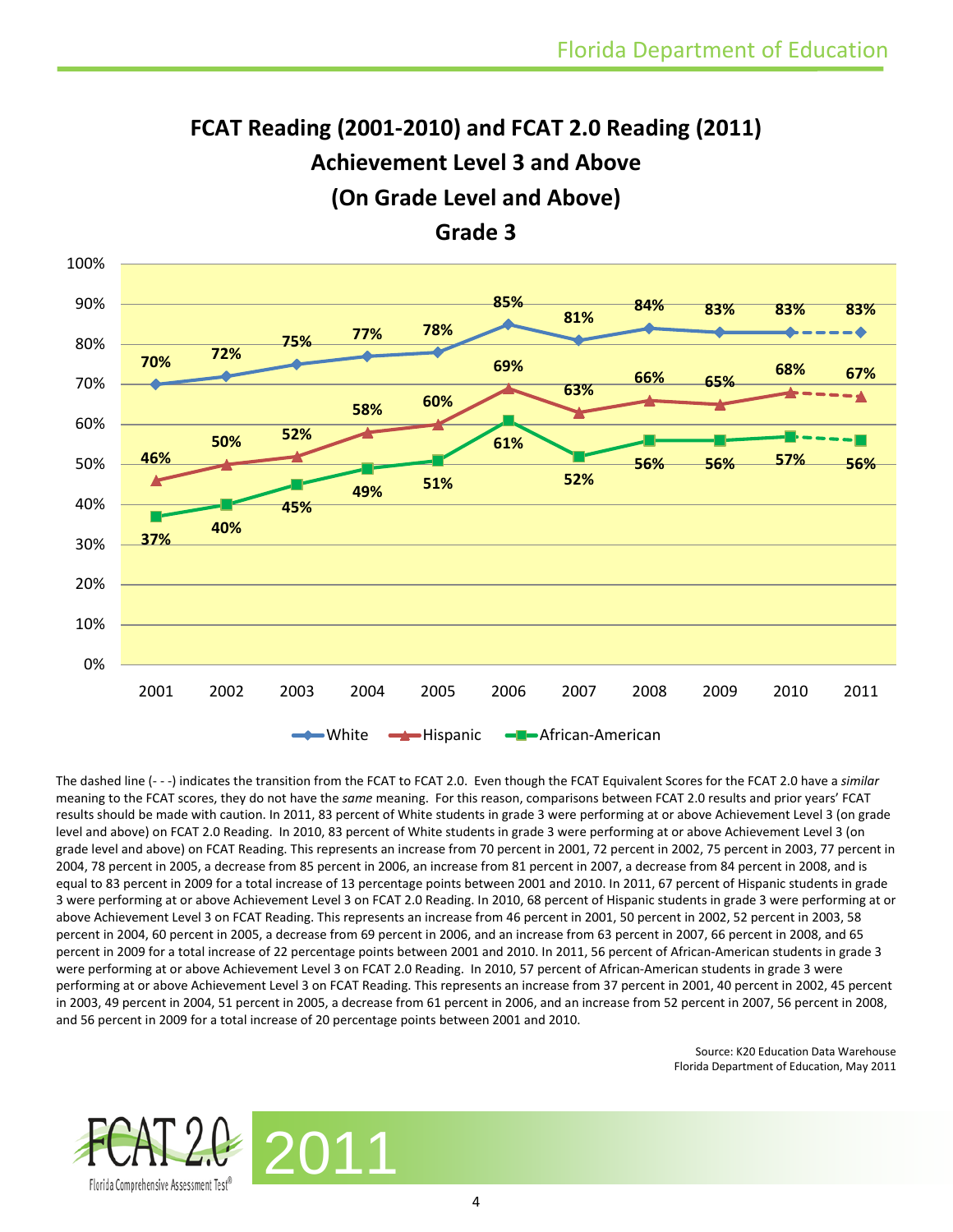

**FCAT Reading (2001-2010) and FCAT 2.0 Reading (2011) Achievement Level 1**

The dashed line (- - -) indicates the transition from the FCAT to FCAT 2.0. Even though the FCAT Equivalent Scores for the FCAT 2.0 have a *similar*  meaning to the FCAT scores, they do not have the *same* meaning. For this reason, comparisons between FCAT 2.0 results and prior years' FCAT results should be made with caution. In 2011, 9 percent of White students in grade 3 were performing at Achievement Level 1 on FCAT 2.0 Reading. In 2010, 9 percent of White students in grade 3 were performing at Achievement Level 1 on FCAT Reading. This represents a decrease from 18 percent in 2001, 17 percent in 2002, 14 percent in 2003, 13 percent in 2004, 12 percent in 2005, an increase from 8 percent in 2006, a decrease from 10 percent in 2007, an increase from 8 percent in 2008, and is equal to 9 percent in 2009 for a total decrease of 9 percentage points between 2001 and 2010. In 2011, 20 percent of Hispanic students in grade 3 were performing at Achievement Level 1 on FCAT 2.0 Reading. In 2010, 19 percent of Hispanic students in grade 3 were performing at Achievement Level 1 on FCAT Reading. This represents a decrease from 38 percent in 2001, 35 percent in 2002, 31 percent in 2003, 28 percent in 2004, 25 percent in 2005, is equal to 19 percent in 2006, a decrease from 22 percent in 2007, 20 percent in 2008, and 21 percent in 2009 for a total decrease of 19 percentage points between 2001 and 2010. In 2011, 26 percent of African-American students in grade 3 were performing at Achievement Level 1 on FCAT 2.0 Reading. In 2010, 26 percent of African-American students in grade 3 were performing at Achievement Level 1 on FCAT Reading. This represents a decrease from 45 percent in 2001, 41 percent in 2002, 36 percent in 2003, 34 percent in 2004, 30 percent in 2005, an increase from 22 percent in 2006, a decrease from 30 percent in 2007, is equal to 26 percent in 2008, and a decrease from 27 percentage points in 2009 for a total decrease of 19 percentage points between 2001 and 2010.

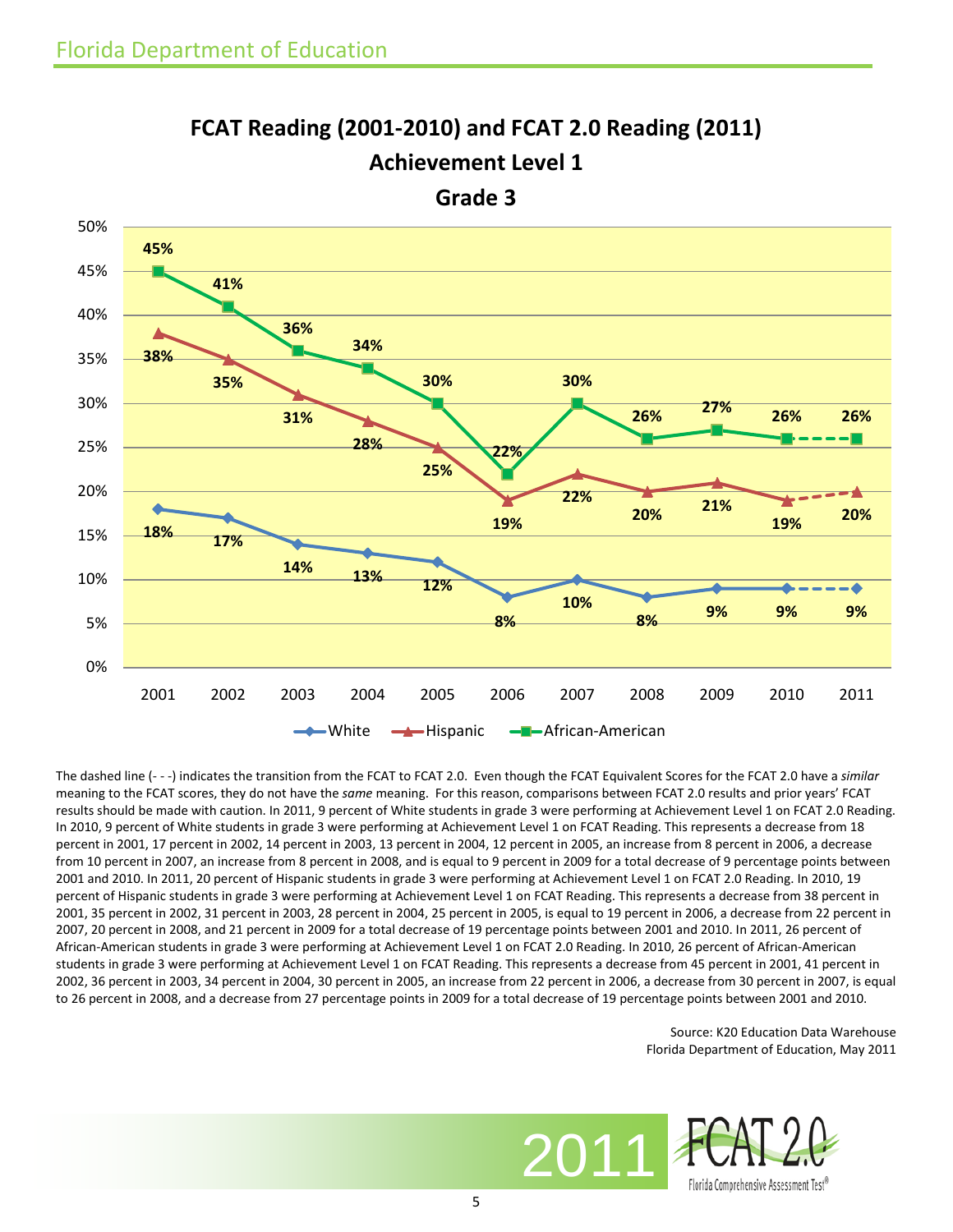

Performing at or above Achievement Level 2 on FCAT 2.0 Reading

 $\Box$  In need of additional remediation, but are eligible for good cause exemption\*

In need of additional remediation, may be eligible for promotion only through alternate assessment or student portfolio good cause exemption

\*The number of students in need of additional remediation, but eligible for a good cause exemption does not include students that have been previously retained in third grade

Even though the FCAT Equivalent Scores for the FCAT 2.0 have a *similar* meaning to the FCAT scores, they do not have the *same*  meaning. For this reason, interpretations of FCAT 2.0 results should be made with caution. In 2011, 162,140 students (84.7 percent) in grade 3 taking FCAT 2.0 Reading for the first time were performing at or above Achievement Level 2. In 2011, 11,947 students (6.2 percent) in grade 3 taking FCAT 2.0 Reading for the first time are in need of additional remediation, but are eligible for a good cause exemption. In 2011, 17,352 students (9.1 percent) in grade 3 taking FCAT 2.0 Reading for the first time are in need of additional remediation and may be eligible for promotion only through an alternate assessment or student portfolio.

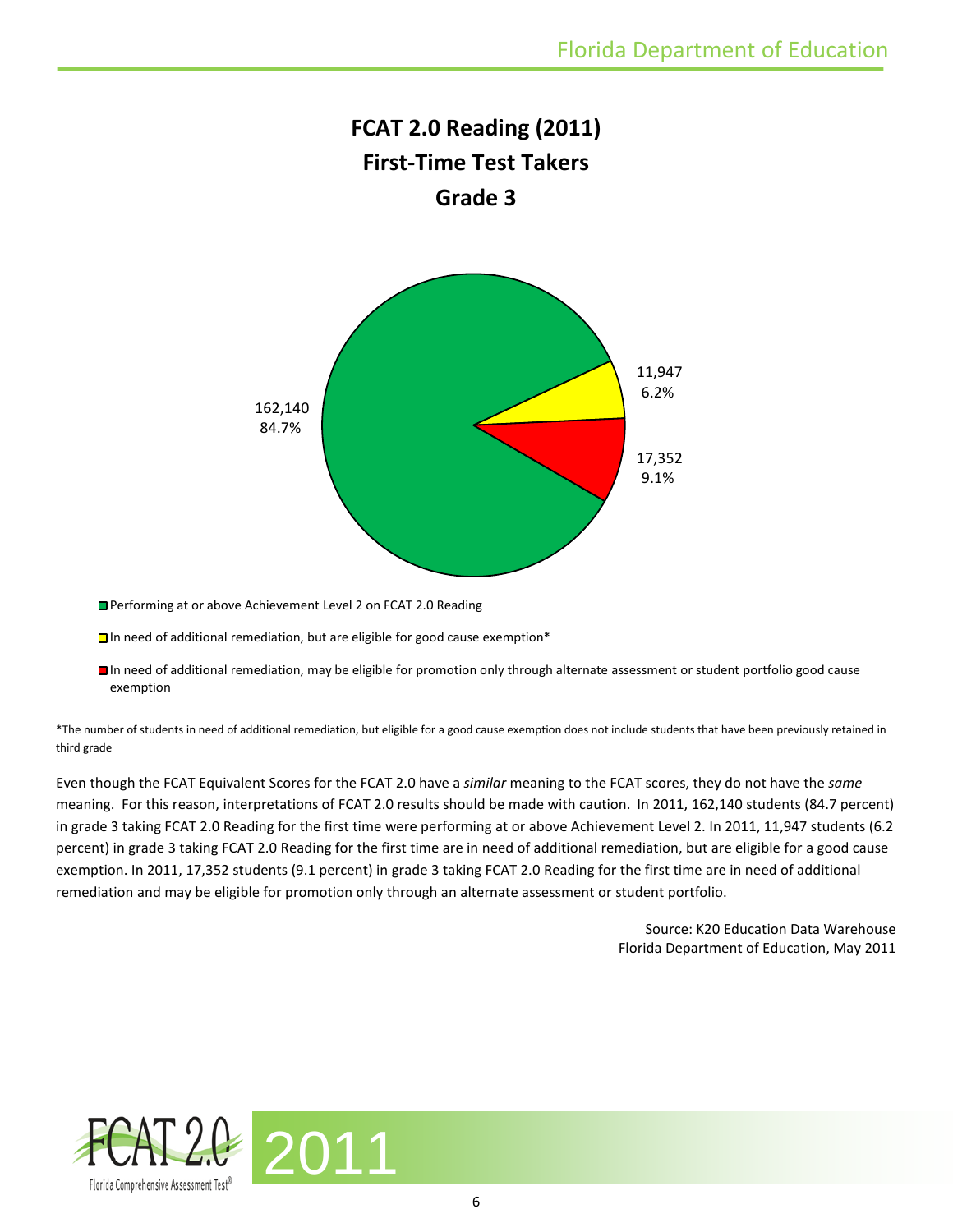# **FCAT Reading (2001-2010) and FCAT 2.0 Reading (2011) First-Time Test Takers Achievement Levels 1 and 3 & Above**



The space between the 2010 and 2011 bars indicates the transition from the FCAT to FCAT 2.0. The equipercentile linking method used this year holds constant the results at the state level. Therefore, the percent at each Achievement Level is the same, with some small differences due to rounding. This can be seen in the above bar graph. Even though the FCAT Equivalent Scores for the FCAT 2.0 have a *similar* meaning to the FCAT scores, they do not have the *same* meaning. For this reason, comparisons between FCAT 2.0 results and prior years' FCAT results should be made with caution. In 2011, 15 percent of students in grade 3 taking FCAT 2.0 Reading for the first time were performing at Achievement Level 1. In 2010, 15 percent of students in grade 3 taking FCAT Reading for the first time were performing at Achievement Level 1. This represents a decrease from 22 percent in 2003, 19 percent in 2004, 18 percent in 2005, an increase from 13 percent in 2006, a decrease from 17 percent in 2007, is equal to 15 percent in 2008, and a decrease from 16 percent in 2009 for a total decrease of 7 percentage points between 2003 and 2010. In 2011, 74 percent of students in grade 3 taking FCAT 2.0 Reading for the first time were performing at or above Achievement Level 3 (on grade level and above). In 2010, 74 percent of students in grade 3 taking FCAT Reading for the first time were performing at or above Achievement Level 3 (on grade level and above). This represents an increase from 63 percent in 2003, 68 percent in 2004, 70 percent in 2005, a decrease from 77 percent in 2006, an increase from 71 percent in 2007, is equal to 74 percent in 2008, and an increase from 73 percent in 2009 for a total increase of 11 percentage points between 2003 and 2010.

7

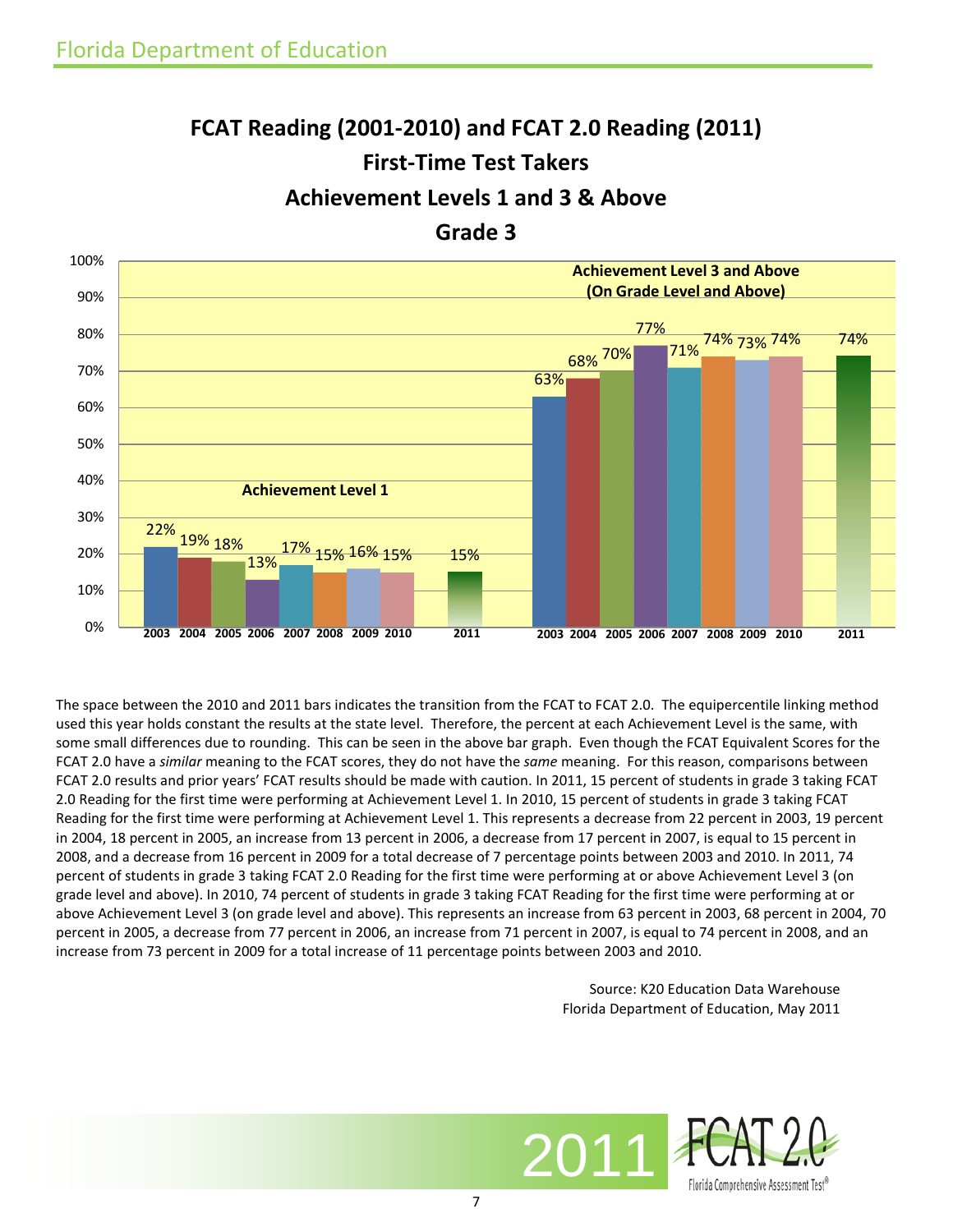### **Reading Scores – Grade 3**

### **FCAT (2001 – 2010) and FCAT 2.0 (2011)[1](#page-7-0)**

| <b>FCAT Reading - Sunshine State Standards Test<sup>2</sup></b> |      |                     |                       |                    |                                                          |                |                |                |                |                                   |
|-----------------------------------------------------------------|------|---------------------|-----------------------|--------------------|----------------------------------------------------------|----------------|----------------|----------------|----------------|-----------------------------------|
|                                                                 |      | <b>Number</b><br>of | Mean<br>Developmental | Mean               | Percent of Students by<br>Achievement Level <sup>3</sup> |                |                |                |                | Achievement<br><b>Level Three</b> |
| Grade                                                           | Year | <b>Students</b>     | <b>Scale Score</b>    | <b>Scale Score</b> | $\mathbf{1}$                                             | $\overline{2}$ | $\overline{3}$ | $\overline{4}$ | 5              | & Above <sup>4</sup>              |
| 3                                                               | 2001 | 186,139             | 1233                  | 289                | 29                                                       | 14             | 32             | 21             | 4              | 57                                |
|                                                                 | 2002 | 188,387             | 1258                  | 293                | 27                                                       | 14             | 32             | 23             | 5              | 60                                |
|                                                                 | 2003 | 188,107             | 1290                  | 298                | 23                                                       | 15             | 33             | 25             | 5              | 63                                |
|                                                                 | 2004 | 206,435             | 1315                  | 303                | 22                                                       | 13             | 33             | 26             | 6              | 66                                |
|                                                                 | 2005 | 202,975             | 1333                  | 305                | 20                                                       | 13             | 33             | 28             | 6              | 67                                |
|                                                                 | 2006 | 204,238             | 1382                  | 313                | 14                                                       | 11             | 37             | 33             | 5              | 75                                |
|                                                                 | 2007 | 201,894             | 1356                  | 309                | 19                                                       | 13             | 33             | 28             | 8              | 69                                |
|                                                                 | 2008 | 204,251             | 1378                  | 313                | 16                                                       | 12             | 34             | 31             | $\overline{7}$ | 72                                |
|                                                                 | 2009 | 205,135             | 1381                  | 313                | 17                                                       | 12             | 33             | 31             | 8              | 71                                |
|                                                                 | 2010 | 205,639             | 1386                  | 314                | 16                                                       | 12             | 33             | 31             | 8              | 72                                |
|                                                                 |      |                     |                       |                    |                                                          |                |                |                |                |                                   |

#### **FCAT 2.0 Reading – Next Generation Sunshine State Standards Test<sup>2</sup>**

|       |      | <b>Number</b>   | <b>Mean FCAT</b><br>Equivalent | <b>Mean FCAT</b>   | Percent of Students by<br><b>Achievement Level</b> |    |    |                |   | Achievement   |
|-------|------|-----------------|--------------------------------|--------------------|----------------------------------------------------|----|----|----------------|---|---------------|
|       |      | οf              | Developmental                  | Equivalent         |                                                    |    |    |                |   | Level Three & |
| Grade | Year | <b>Students</b> | <b>Scale Score</b>             | <b>Scale Score</b> | $\mathbf{1}$                                       |    | 3  | $\overline{4}$ |   | Above $4$     |
|       | 2011 | 202,686         | 1386                           | 314                | 16                                                 | 12 | 33 | 31             | 8 | 72            |
|       |      |                 |                                |                    |                                                    |    |    |                |   |               |

<span id="page-7-3"></span><span id="page-7-2"></span><span id="page-7-1"></span><span id="page-7-0"></span><sup>&</sup>lt;sup>4</sup> Adding the percentages in Levels 3-5 may not result in the percentage reported under "Level Three & Above" due to rounding.



 <sup>1</sup> Even though the FCAT Equivalent Scores for the FCAT 2.0 have a *similar* meaning to the FCAT scores, they do not have the *same* meaning. For this reason, comparisons between FCAT 2.0 results and prior years' FCAT results should be made with caution.

 $2$  Data are for all students tested in all curriculum groups.

 $3$  Achievement Level information was not reported in May 2001 for grades 3, 5, 6, 7, and 9. The data shown here reflect the retroactive application of the Achievement Level criteria.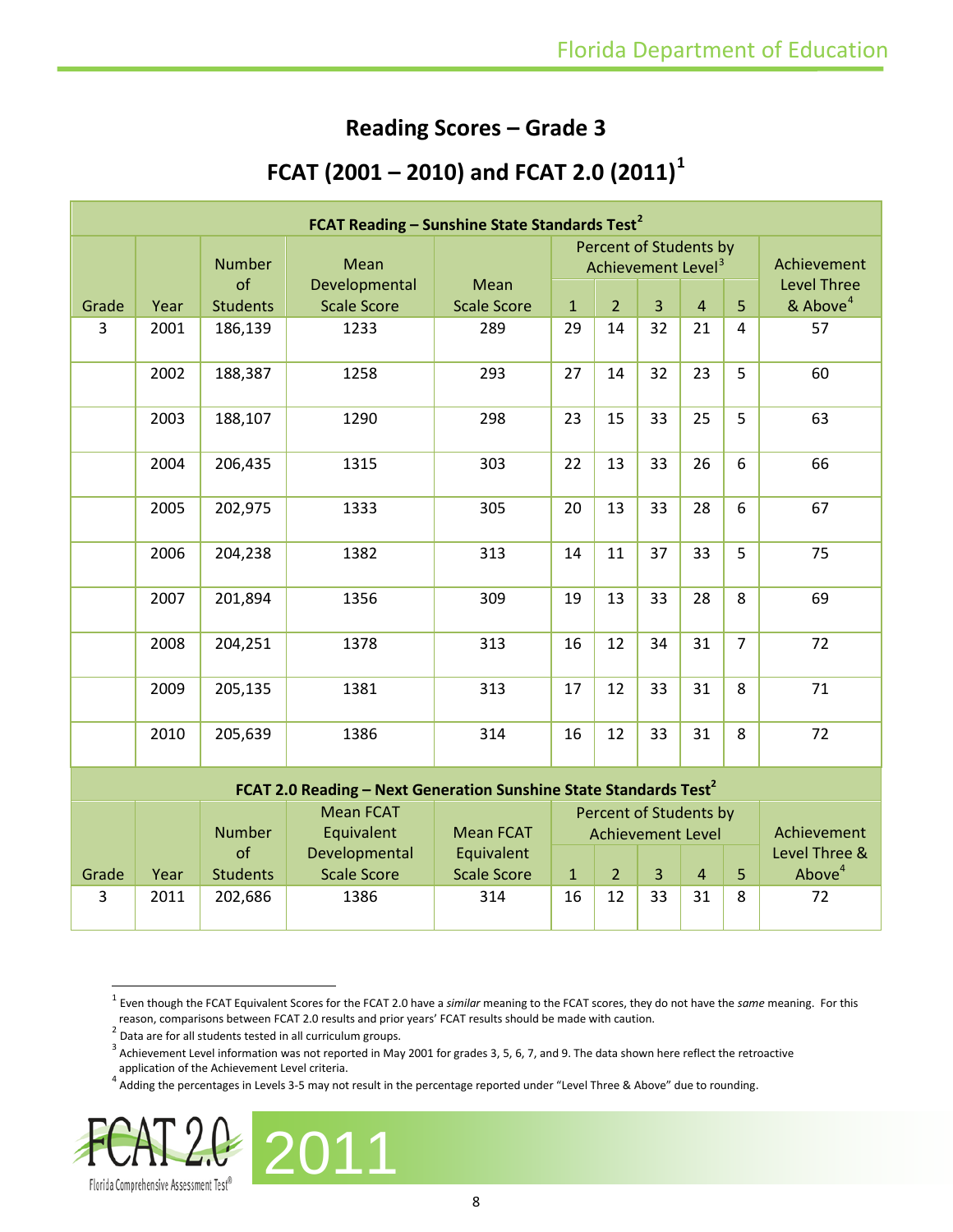# **FCAT Mathematics (2001-2010) and FCAT 2.0 Mathematics (2011) By Achievement Level**



**Grade 3**

The dashed line (- - -) indicates the transition from the FCAT to FCAT 2.0. The equipercentile linking method used this year holds constant the results at the state level. Therefore, the percent at each Achievement Level is the same, with some small differences due to rounding. This can be seen in the above line graph. Even though the FCAT Equivalent Scores for the FCAT 2.0 have a *similar* meaning to the FCAT scores, they do not have the *same* meaning. For this reason, comparisons between FCAT 2.0 results and prior years' FCAT results should be made with caution. In 2011, 78 percent of all students in grade 3 were performing at or above Achievement Level 3 (on grade level and above) on FCAT 2.0 Mathematics. In 2010, 78 percent of all students in grade 3 were performing at or above Achievement Level 3 (on grade level and above) on FCAT 2.0 Mathematics. This represents an increase from 52 percent in 2001, 59 percent in 2002, 63 percent in 2003, 64 percent in 2004, 68 percent in 2005, 72 percent in 2006, 74 percent in 2007, and 76 percent in 2008, and is equal to 78 percent in 2009 for a total increase 26 percentage points between 2001 and 2010. In 2011, 9 percent of all students in grade 3 performed at Achievement Level 1 on FCAT 2.0 Mathematics. In 2010, 9 percent of all students in grade 3 performed at Achievement Level 1 on FCAT Mathematics. This represented a decrease from 24 percent in 2001, 21 percent in 2002, 19 percent in 2003, 17 percent in 2004, 15 percent in 2005, 12 percent in 2006, 12 percent in 2007, 10 percent in 2008, and 10 percent in 2009, for a total decrease of 15 percentage points between 2001 and 2010.

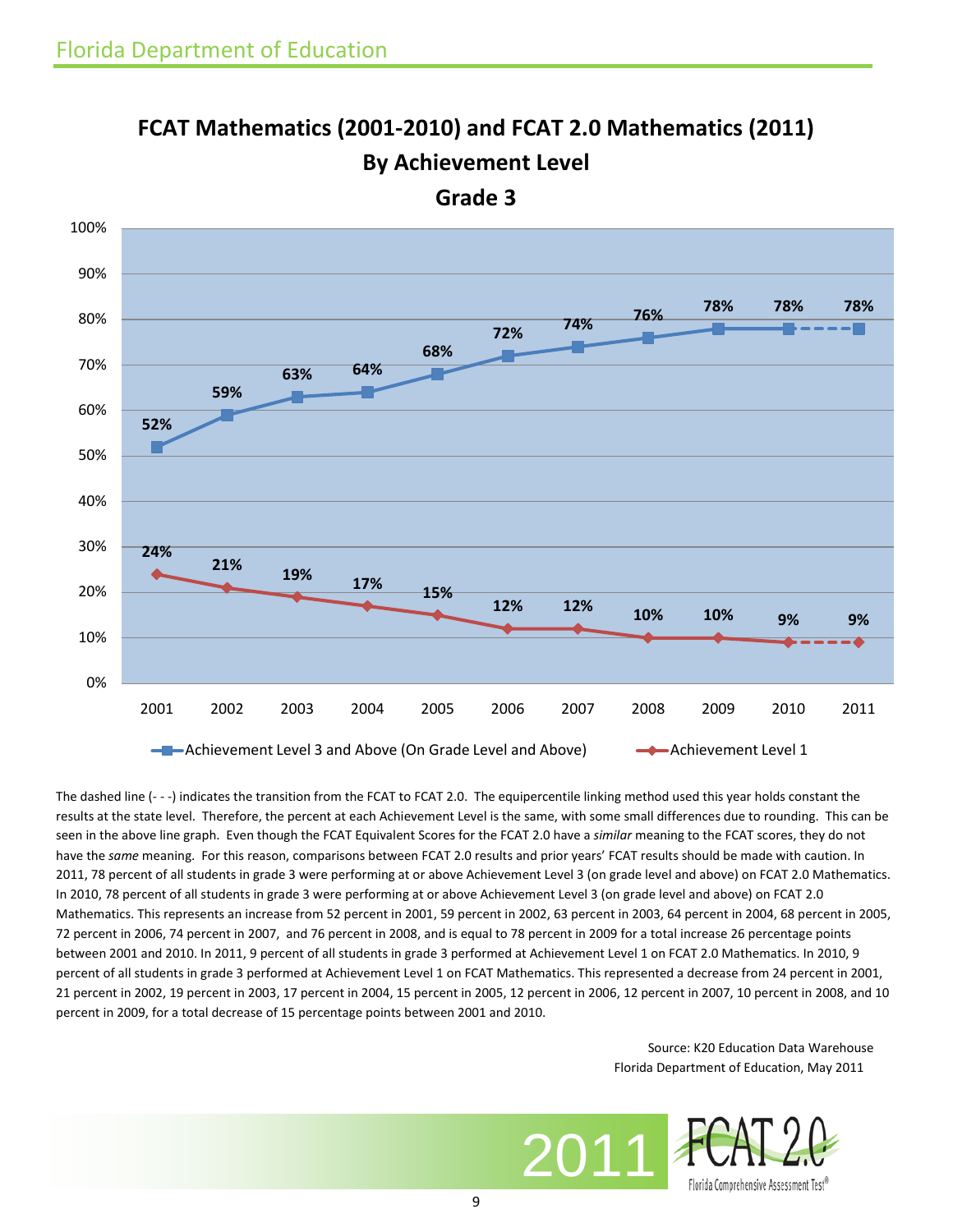### **FCAT Mathematics (2001-2010) and FCAT 2.0 Mathematics (2011) Achievement Level 3 and Above (On Grade level and Above)**



**Grade 3**

The dashed line (- - -) indicates the transition from the FCAT to FCAT 2.0. Even though the FCAT Equivalent Scores for the FCAT 2.0 have a *similar*  meaning to the FCAT scores, they do not have the *same* meaning. For this reason, comparisons between FCAT 2.0 results and prior years' FCAT results should be made with caution. In 2011, 86 percent of White students in grade 3 were performing at or above Achievement Level 3 (on grade level and above) on FCAT 2.0 Mathematics. In 2010, 86 percent of White students in grade 3 were performing at or above Achievement Level 3 (on grade level and above) on FCAT Mathematics. This represents an increase from 65 percent in 2001, 72 percent in 2002, 75 percent in 2003, 77 percent in 2004, 79 percent in 2005, 82 percent in 2006, 84 percent in 2007, is equal to 86 percent in 2008, and a decrease from 87 percent in 2009 for a total increase of 21 percentage points between 2001 and 2010. In 2011, 76 percent of Hispanic students in grade 3 were performing at or above Achievement Level 3 on FCAT 2.0 Mathematics. In 2010, 76 percent of Hispanic students in grade 3 were performing at or above Achievement Level 3 on FCAT Mathematics. This represents an increase from 44 percent in 2001, 52 percent in 2002, 56 percent in 2003, 58 percent in 2004, 63 percent in 2005, 68 percent in 2006, 70 percent in 2007, 73 percent in 2008, and 75 percent in 2009 for a total increase of 32 percentage points between 2001 and 2010. In 2011, 64 percent of African-American students in grade 3 were performing at or above Achievement Level 3 on FCAT 2.0 Mathematics. In 2010, 64 percent of African-American students in grade 3 were performing at or above Achievement Level 3 on FCAT Mathematics. This represents an increase from 29 percent in 2001, 37 percent in 2002, 41 percent in 2003, 43 percent in 2004, 49 percent in 2005, 54 percent in 2006, 57 percent in 2007, 61 percent in 2008, and 63 percent in 2009 for a total increase of 35 percentage points between 2001 and 2010

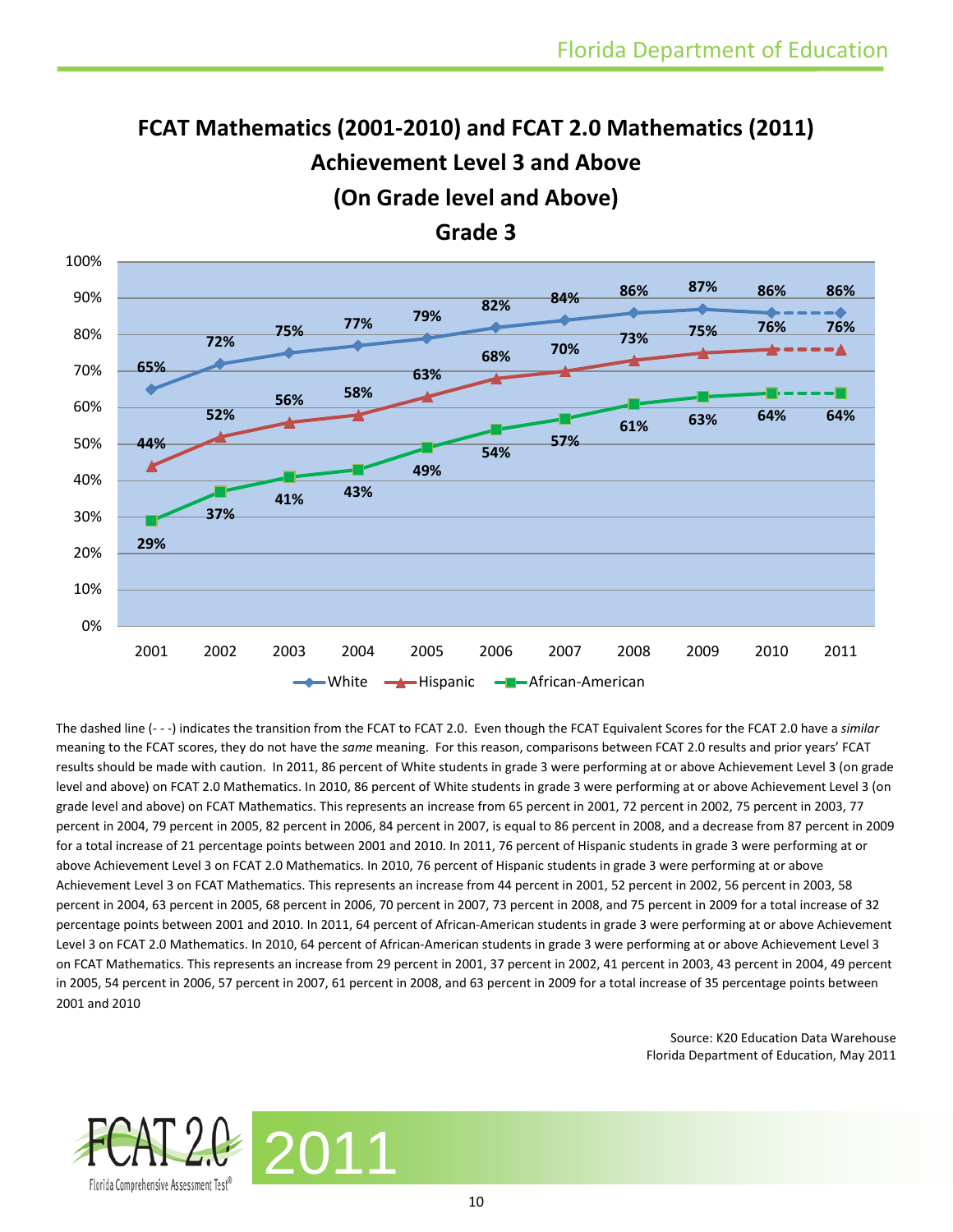

# **FCAT Mathematics (2001-2010) and FCAT 2.0 Mathematics (2011) Achievement Level 1**

The dashed line (- - -) indicates the transition from the FCAT to FCAT 2.0. Even though the FCAT Equivalent Scores for the FCAT 2.0 have a *similar*  meaning to the FCAT scores, they do not have the *same* meaning. For this reason, comparisons between FCAT 2.0 results and prior years' FCAT results should be made with caution. In 2011, 5 percent of White students in grade 3 were performing at Achievement Level 1 on FCAT 2.0 Mathematics. In 2010, 5 percent of White students in grade 3 were performing at Achievement Level 1 on FCAT Mathematics. This represents a decrease from 13 percent in 2001, 12 percent in 2002, 10 percent in 2003, 9 percent in 2004, 8 percent in 2005, 7 percent in 2006, 6 percent in 2007, is equal to 5 percent in 2008, and 5 percent in 2009 for a total decrease of 8 percentage points between 2001 and 2010. In 2011, 10 percent of Hispanic students in grade 3 were performing at Achievement Level 1 on FCAT 2.0 Mathematics. In 2010, 10 percent of Hispanic students in grade 3 were performing at Achievement Level 1 on FCAT Mathematics. This represents a decrease from 30 percent in 2001, 26 percent in 2002, 23 percent in 2003, 21 percent in 2004, 18 percent in 2005, 15 percent in 2006, 13 percent in 2007, 11 percent in 2008, and 11 percent in 2009 for a total decrease of 20 percentage points between 2001 and 2010. In 2011, 16 percent of African-American students in grade 3 were performing at Achievement Level 1 on FCAT 2.0 Mathematics. In 2010, 16 percent of African-American students in grade 3 were performing at Achievement Level 1 on FCAT Mathematics. This represents a decrease from 42 percent in 2001, 37 percent in 2002, 33 percent in 2003, 29 percent in 2004, 27 percent in 2005, 22 percent in 2006, 21 percent in 2007, 19 percent in 2008, and 17 percent in 2009 for a total decrease of 26 percentage points between 2001 and 2010.

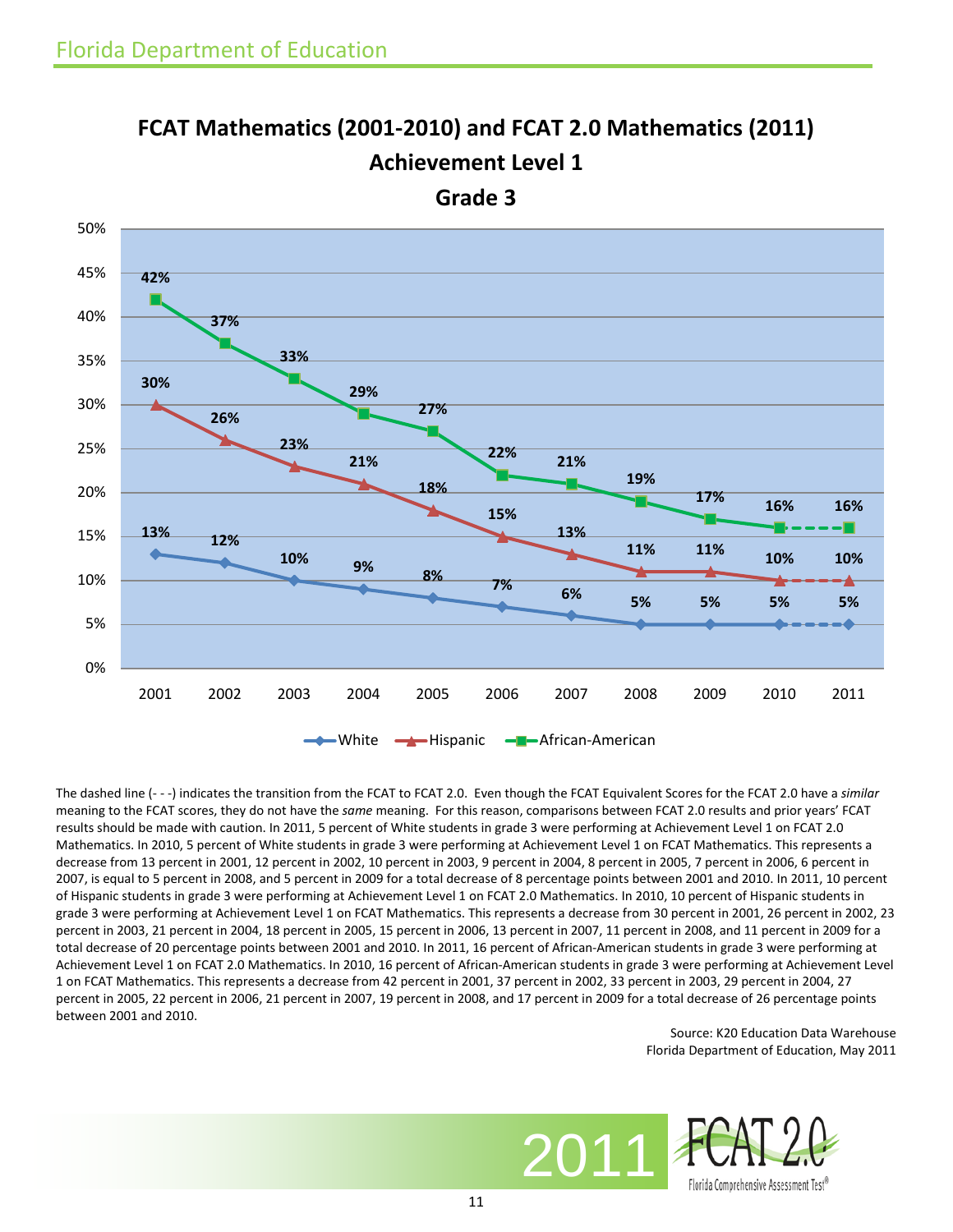## **FCAT Mathematics (2001-2010) and FCAT 2.0 Mathematics (2011) First-Time Test Takers Achievement Levels 1 and 3 & Above**



The space between the 2010 and 2011 bars indicates the transition from the FCAT to FCAT 2.0. The equipercentile linking method used this year holds constant the results at the state level. Therefore, the percent at each Achievement Level is the same, with some small differences due to rounding. This can be seen in the above bar graph. Even though the FCAT Equivalent Scores for the FCAT 2.0 have a *similar* meaning to the FCAT scores, they do not have the *same* meaning. For this reason, comparisons between FCAT 2.0 results and prior years' FCAT results should be made with caution. In 2011, 9 percent of students in grade 3 taking FCAT 2.0 Mathematics for the first time were performing at Achievement Level 1. In 2010, 9 percent of students in grade 3 taking FCAT Mathematics for the first time were performing at Achievement Level 1. This represents a decrease from 18 percent in 2003, 16 percent in 2004, 14 percent in 2005, 12 percent in 2006, 11 percent in 2007, 10 percent in 2008, and is equal to 9 percent in 2009 for a total decrease of 9 percentage points between 2003 and 2010. In 2011, 79 percent of students in grade 3 taking FCAT 2.0 Mathematics for the first time were performing at or above Achievement Level 3 (on grade level and above). In 2010, 79 percent of students in grade 3 taking FCAT Mathematics for the first time were performing at or above Achievement Level 3 (on grade level and above). This represents an increase from 63 percent in 2003, 65 percent in 2004, 70 percent in 2005, 73 percent in 2006, 75 percent in 2007, 77 percent in 2008, and is equal to 79 percent in 2009 for a total increase of 16 percentage points between 2003 and 2010.

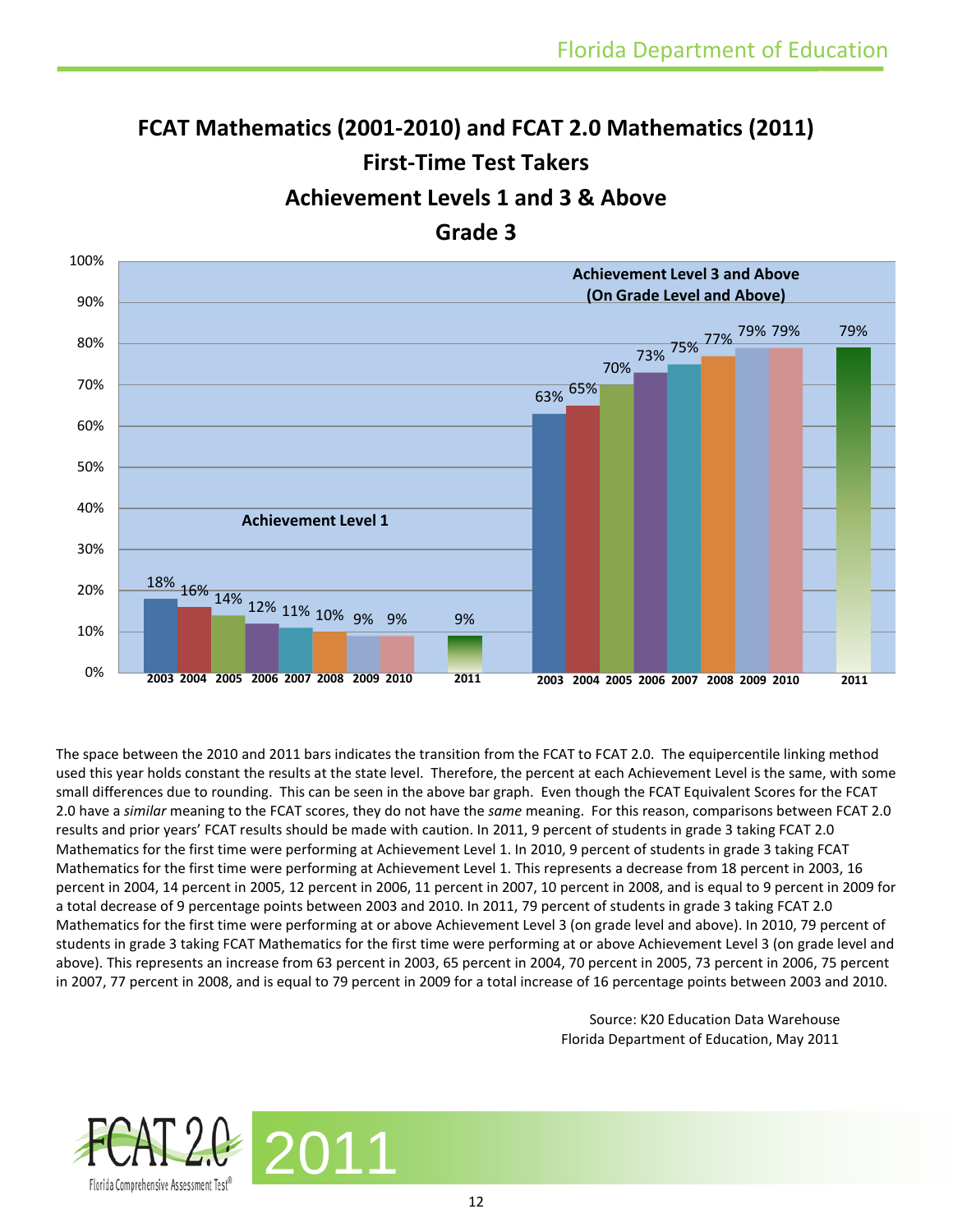### **Mathematics Scores – Grade 3**

### **FCAT (2001 – 2010) and FCAT 2.0 (2011) [5](#page-12-0)**

| FCAT Mathematics - Sunshine State Standards Test <sup>6</sup>                     |      |                              |                                                 |                                |                                                          |                |    |                |                |                                            |
|-----------------------------------------------------------------------------------|------|------------------------------|-------------------------------------------------|--------------------------------|----------------------------------------------------------|----------------|----|----------------|----------------|--------------------------------------------|
|                                                                                   |      |                              | Mean                                            |                                | Percent of Students by<br>Achievement Level <sup>7</sup> |                |    |                |                | Achievement                                |
| Grade                                                                             | Year | Number of<br><b>Students</b> | Developmental<br><b>Scale Score</b>             | Mean<br><b>Scale Score</b>     | $\mathbf{1}$                                             | $\overline{2}$ | 3  | $\overline{4}$ | 5              | <b>Level Three</b><br>& Above <sup>8</sup> |
| $\overline{3}$                                                                    | 2001 | 186,336                      | 1258                                            | 291                            | 24                                                       | 24             | 33 | 16             | 3              | 52                                         |
|                                                                                   | 2002 | 188,606                      | 1308                                            | 302                            | 21                                                       | 20             | 34 | 20             | 5              | 59                                         |
|                                                                                   | 2003 | 188,487                      | 1335                                            | 308                            | 19                                                       | 19             | 34 | 22             | $\overline{7}$ | 63                                         |
|                                                                                   | 2004 | 206,534                      | 1346                                            | 310                            | 17                                                       | 19             | 34 | 23             | $\overline{7}$ | 64                                         |
|                                                                                   | 2005 | 203,037                      | 1380                                            | 317                            | 15                                                       | 17             | 34 | 25             | 9              | 68                                         |
|                                                                                   | 2006 | 204,402                      | 1409                                            | 324                            | 12                                                       | 16             | 34 | 27             | 10             | 72                                         |
|                                                                                   | 2007 | 201,862                      | 1428                                            | 328                            | 12                                                       | 14             | 33 | 28             | 13             | 74                                         |
|                                                                                   | 2008 | 204,180                      | 1454                                            | 333                            | 10                                                       | 13             | 33 | 29             | 14             | 76                                         |
|                                                                                   | 2009 | 205,135                      | 1473                                            | 337                            | 10                                                       | 13             | 32 | 30             | 16             | 78                                         |
|                                                                                   | 2010 | 205,720                      | 1471                                            | 337                            | 9                                                        | 13             | 32 | 30             | 15             | 78                                         |
| FCAT 2.0 Mathematics - Next Generation Sunshine State Standards Test <sup>6</sup> |      |                              |                                                 |                                |                                                          |                |    |                |                |                                            |
|                                                                                   |      | Number of                    | <b>Mean FCAT</b><br>Equivalent<br>Developmental | <b>Mean FCAT</b><br>Equivalent | Percent of Students by<br><b>Achievement Level</b>       |                |    |                |                | Achievement<br><b>Level Three</b>          |
| Grade                                                                             | Year | <b>Students</b>              | <b>Scale Score</b>                              | <b>Scale Score</b>             | $\mathbf{1}$                                             | $\overline{2}$ | 3  | $\overline{4}$ | 5              | & Above <sup>8</sup>                       |

3 2011 202,719 1470 337 9 13 32 30 15 78

<span id="page-12-3"></span>



<span id="page-12-0"></span> <sup>5</sup> Even though FCAT Equivalent scores for the FCAT 2.0 have a *similar* meaning to the FCAT scores, they do not have the *same* meaning. For this reason, comparisons between the FCAT 2.0 results and prior years' FCAT results should be made with caution.<br><sup>6</sup> Data are for all students tested in all curriculum groups.

<span id="page-12-2"></span><span id="page-12-1"></span> $^7$  Achievement Level information was not reported in May 2001 for grades 3, 4, 6, 7, and 9. The data shown here reflect the retroactive application of the Achievement Level criteria.<br><sup>8</sup> Adding the percentages in Levels 3-5 may not result in the percentage reported under "Level Three & Above" due to rounding.